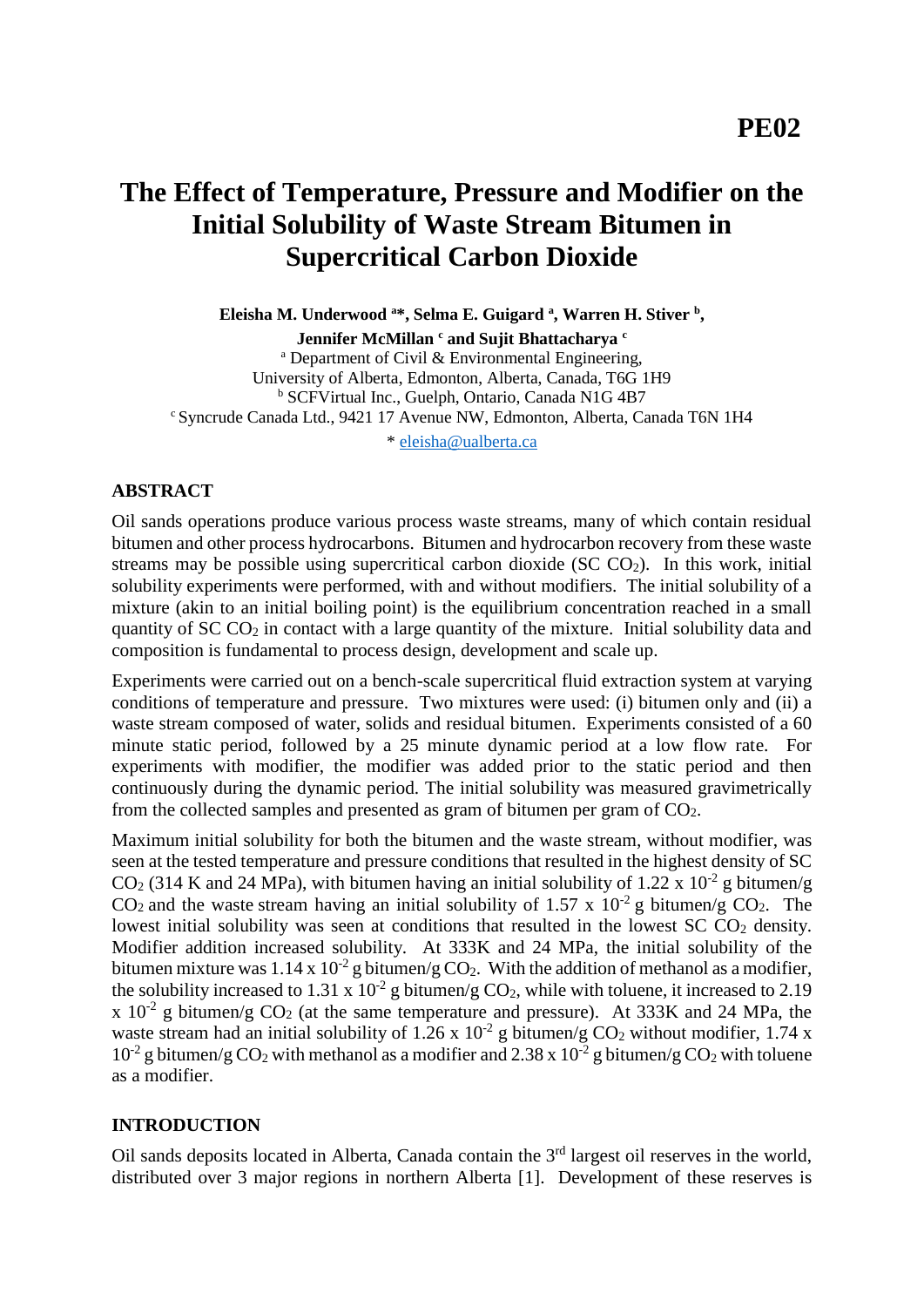integral to the province's economy, where bitumen revenue totaled 47.9% of the nonrenewable resource revenue in 2016-17 [1]. In 2016, mined and in situ bitumen production was 403.3 thousand cubic metres per day  $(10^3 \text{ m}^3/d)$ , and is forecasted to increase to 602.5 thousand cubic metres per day  $(10^3 \text{ m}^3/\text{d})$  [2]. This production creates wastes streams, some of which contain residual bitumen and hydrocarbons left over from processing. The residual bitumen and hydrocarbons are valuable and it would be beneficial to recover them. In addition, these waste streams have an environmental impact, as they are currently being stored in large tailings ponds, whose liquid surface area covers  $88 \text{ km}^2[1]$ . Tailings are required by Alberta Energy Regulator to be "treated and progressively reclaimed during the life of the project" [9]. New technologies such as supercritical fluid extraction can be useful in both recovering valuable bitumen and hydrocarbons from newly generated waste streams prior to deposition in tailings ponds and treating already established tailings.

Previous supercritical fluid extraction work has shown that  $SCCO<sub>2</sub>$  is capable of extracting bitumen and that increasing solvent density increases the extraction yield [3,4]. When added to SC CO<sub>2</sub>, modifiers have been shown to improve extraction yields [5,7]. While SC CO<sub>2</sub> is a non-polar solvent with polarities similar to that of n-hexane [8], the addition of modifiers of higher polarity such as toluene and methanol can increase the polarity of the fluid [5,7] and allow for increased extraction of more polar species.

One parameter that is important in understanding the extraction of bitumen from different mixtures is the initial solubility. Bitumen itself is a mixture of many components. While solubility work is historically performed on a single pure substance dissolved in a solvent, previous phase behaviour work has studied the solubility in  $SCCO<sub>2</sub>$  and bitumen systems [10,11].

In this work, we investigated the initial solubility of two mixtures under a series of conditions of pressure, temperature and modifier type. The first mixture was raw bitumen and the second was a waste stream containing bitumen (similar but not identical to the raw bitumen), water and solids. The objective was to provide initial data on the magnitude of the initial solubility values in addition to identifying the sensitivity of the initial solubility to the mixture composition, pressure, temperature and presence of modifier. With respect to mixture composition in particular, the objective of this work was to determine if the presence of water and solids that are commonly found with most waste streams significantly impacts initial solubility values. The initial solubility is the concentration of a mixture dissolved in an infinitely small droplet of solvent. Practically, the amount of solvent is small enough to be a reliable measure if the dissolution into the solvent does not noticeably or significantly alter the composition of the mixture. The initial solubility of a mixture is a thermodynamic limit for a supercritical fluid extraction process and thus it is an important factor in process design and development.

## **MATERIALS AND METHODS**

Initial solubility experiments were conducted on two mixtures: raw bitumen and a waste stream containing, on average, 44.3 wt% bitumen, 54.2 wt% water and 1.5 wt% solids. According to the high temperature simulated distillation (HTSD) analysis (ASTM 7169) of the bitumen in both mixtures (Figure 1), the bitumen in the waste stream mixture is an overall lighter mixture (from a distillation perspective) than the raw bitumen.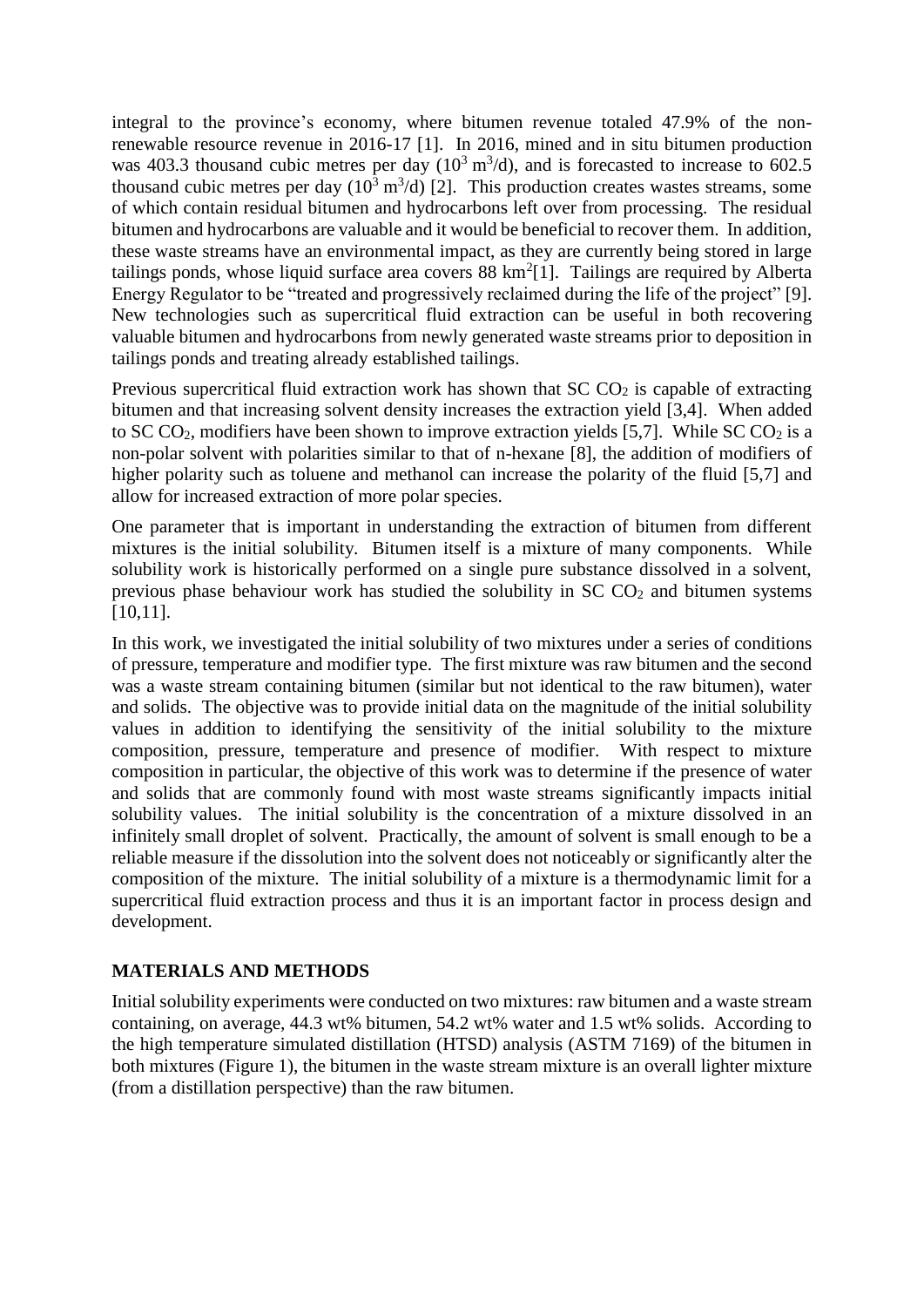

Initial solubility experiments were performed on a bench scale apparatus shown in Figure 2. Approximately 50 g of bitumen or waste stream mixture (provided by Syncrude Canada Ltd.) was placed in a pre-heated 300 mL extraction vessel (205 mL working volume) and mixed using a MagneDrive<sup>®</sup> mixer. SC  $CO<sub>2</sub>$  with and without modifier flowed into the bottom of the vessel and exited the top of the vessel. An initial 1-hour static period allowed for system equilibration. During this static period, there was slow mixing of 50 rpm for bitumen experiments and 20 rpm for waste stream experiments.

A series of 3 glass vials (*a*, *b* and *c*) were used to collect the hydrocarbons after depressurization of the CO2. They were attached to the outlet with the first two vials (vials *a* and *b*) sitting in a dry ice-acetone bath and the third (vial *c*) sitting at ambient temperature. Vial *a* contained glass beads and vials *b* and *c* contained approximately 20 mL of toluene. At the end of the static period, the mixer was stopped and  $CO<sub>2</sub>$  flowed through the 3 collection vials at a rate of 2-4 mL/min, as measured at pump conditions. Samples were collected in 3 sets over 25 minutes for each set. During each set, vials *a* and *b* were changed every 5 minutes and vial *c* was changed at the end of each 25-minute set. The metering valve and the lines downstream were rinsed at the end of each set to collect any hydrocarbon remaining in the metering valve or lines.

Initial solubility, represented as the mass of hydrocarbons collected divided by the mass of  $CO<sub>2</sub>$ flowed through the system, was determined gravimetrically after a drying period (2 days for bitumen experiments and 5 days for waste stream experiments). The mass collected in vial *c* and any mass collected from the rinse was also considered in the initial solubility calculation and was distributed evenly across the mass collected from vials *a* and *b* over an entire set (5 sub-sets of 5 minute collection periods).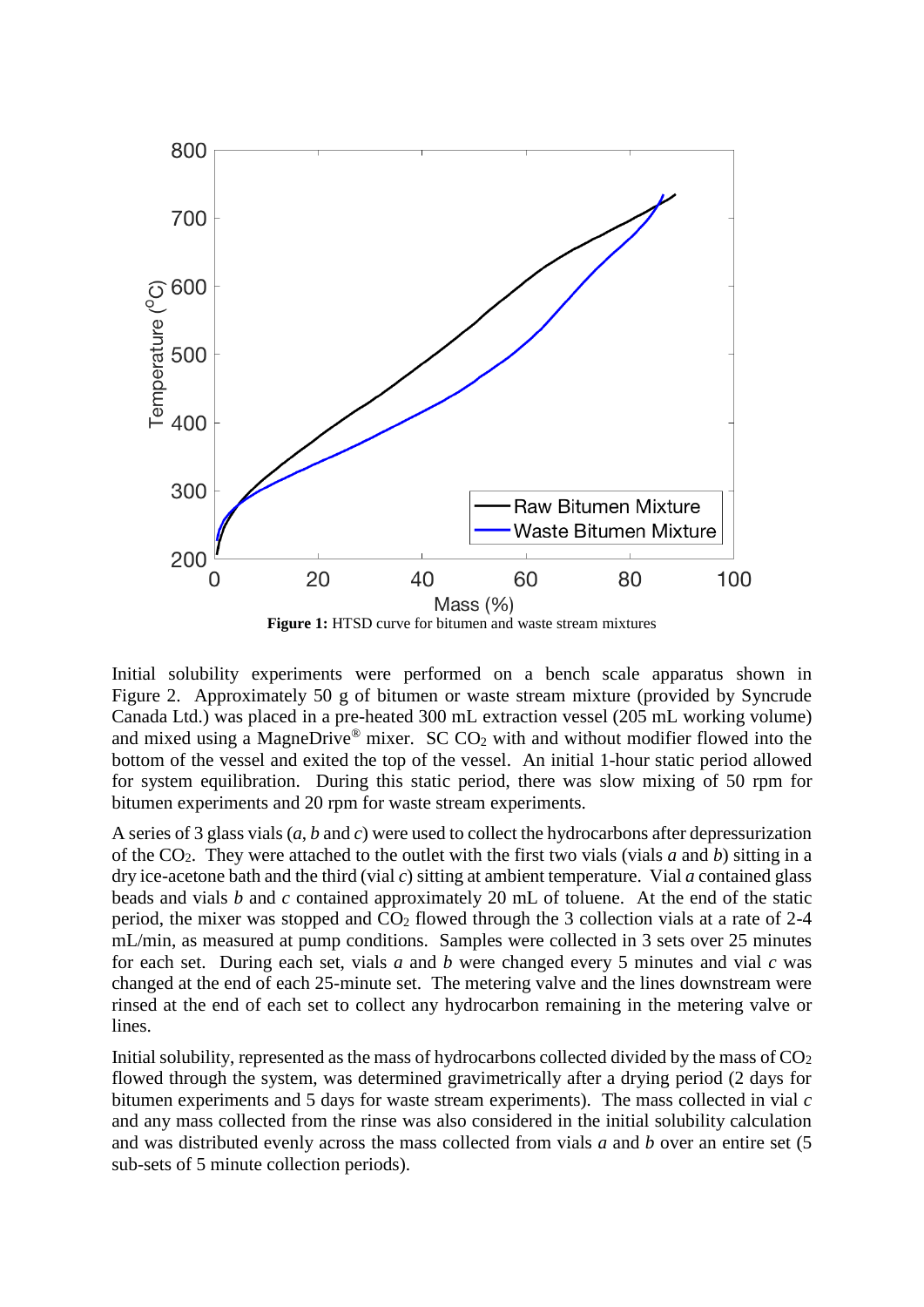

**Figure 2.** Supercritical Fluid Extraction (SFE) bench-scale dynamic extraction system

#### **RESULTS**

Table 1 provides the initial solubility data from both the raw bitumen and the waste stream as a function of temperature and pressure. For all conditions tested, the initial solubility values are on the order of 1 wt% for both the raw bitumen and the waste stream. This solubility value is encouraging given the proportion of mid- and high-molecular weight compounds that are prevalent in bitumen.

| $\mathbf{P}$           | T     | Density <sup>a</sup> | Initial Solubility $(g/g)$ |                       |                |  |  |
|------------------------|-------|----------------------|----------------------------|-----------------------|----------------|--|--|
| (MPa)                  | (K)   | (g/mL)               | average                    | range                 | n              |  |  |
| <b>Bitumen Mixture</b> |       |                      |                            |                       |                |  |  |
| 24                     | 313.5 | 0.8709               | $1.22 \times 10^{-2}$      | $2.75 \times 10^{-3}$ | 3              |  |  |
| 24                     | 333.9 | 0.7723               | $1.14 \times 10^{-2}$      | $4.56 \times 10^{-3}$ | 6              |  |  |
| 16                     | 334.7 | 0.6236               | $4.53 \times 10^{-3}$      | $1.79 \times 10^{-3}$ | 3              |  |  |
| Waste Stream Mixture   |       |                      |                            |                       |                |  |  |
| 24                     | 314.3 | 0.8672               | $1.57 \times 10^{-2}$      | $2.80 \times 10^{-3}$ | $\overline{2}$ |  |  |
| 24                     | 333.2 | 0.7758               | $1.26 \times 10^{-2}$      | $1.59 \times 10^{-3}$ | $\overline{2}$ |  |  |
| 16                     | 334.5 | 0.6254               | $7.07 \times 10^{-3}$      | $2.31 \times 10^{-4}$ | $\overline{2}$ |  |  |

Table 1: Initial solubility of bitumen and waste stream mixtures in supercritical CO<sub>2</sub>

 $a$ density values have been calculated based on Span and Wagner [12]; n = number of experimental values

The average range is 23% of the average initial solubility measured, with a maximum range of 63%. Given the complexity of bitumen, this level of experimental consistency is excellent.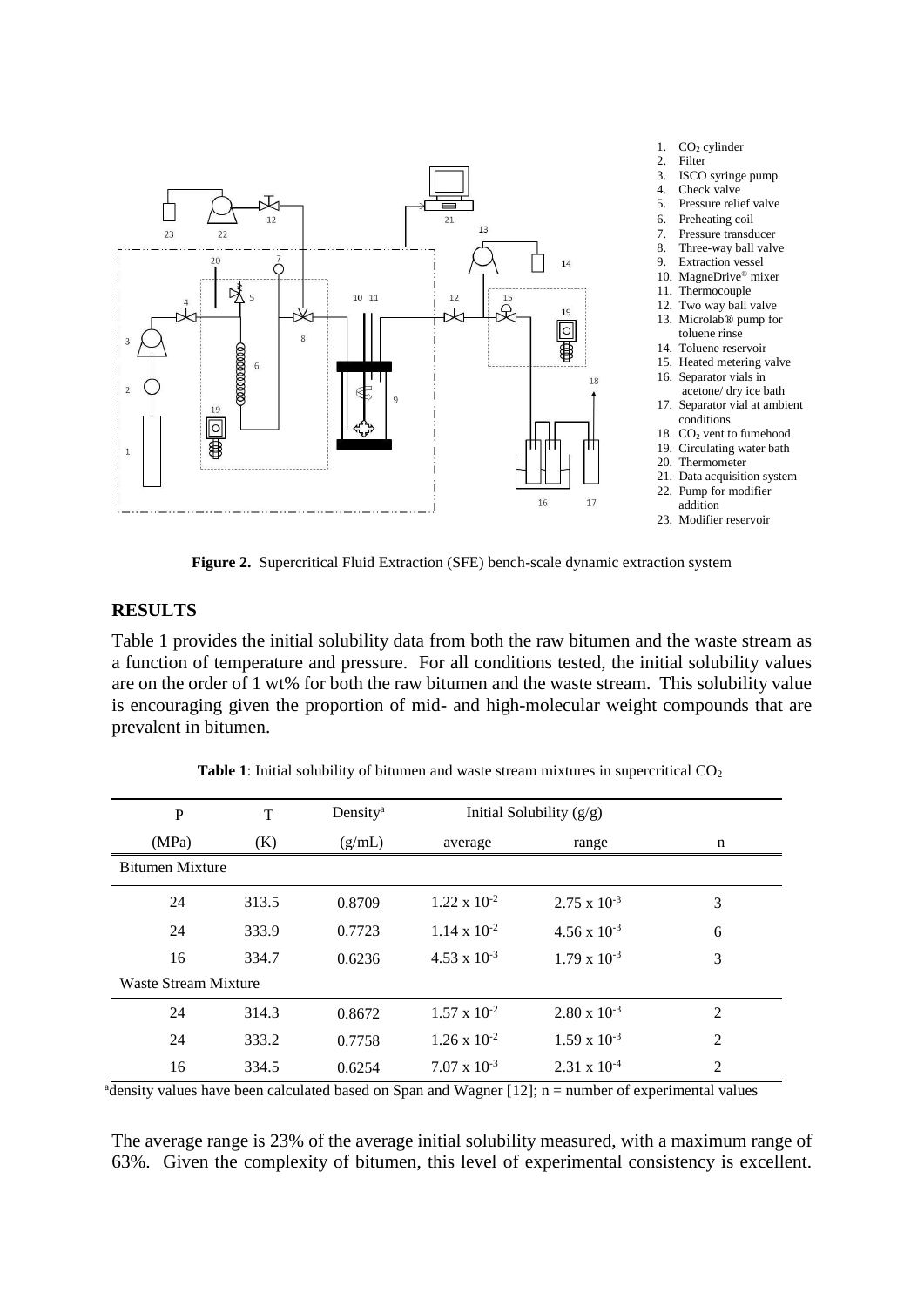Also, the mass of sample collected in vials *b* and *c* represent less than 2% of the mass collected in vial *a* which provides an indication that the sample collection system worked effectively.

The temperature and pressure conditions were chosen to cover a range of densities of the SC  $CO<sub>2</sub>$ . Initial solubility increases with increasing SC  $CO<sub>2</sub>$  density in both the bitumen and waste stream mixtures. Initial solubility is greatest at conditions of highest pressure and lowest temperature. This is expected as the increased density at these conditions increases solvation power of the SC  $CO<sub>2</sub>[3]$ .

The initial solubility is consistently higher for the waste stream mixture relative to the raw bitumen mixture at all three conditions. This is most likely due to the bitumen in the waste stream mixture having a lighter hydrocarbon profile than the bitumen mixture. It is also an indication that the presence of the water and solids in the waste stream does not appear to have a severe negative impact on the initial solubility.

Table 2 provides initial solubility data for bitumen and waste stream mixtures with and without modifier. The addition of modifier (5 mol%) increases the initial solubility in all cases relative to the initial solubility with SC CO<sub>2</sub>. Methanol's solubility enhancement was less than that of toluene for both mixtures. Methanol's increase is likely associated with the increasing the polarity of the solvent. Toluene is known to completely dissolve all bitumen components including asphaltenes which drives its effectiveness as a modifier.

| Sample type                    | Modifier          |                       | Solubility $(g/g)$    |   |
|--------------------------------|-------------------|-----------------------|-----------------------|---|
|                                |                   | average               | range                 | n |
| <b>Bitumen</b><br>Mixture      | None              | $1.14 \times 10^{-2}$ | $4.56 \times 10^{-3}$ | 6 |
|                                | Methanol (5% mol) | $1.31 \times 10^{-2}$ | $8.29 \times 10^{-3}$ | 3 |
|                                | Toluene (5% mol)  | $2.19 \times 10^{-2}$ | $5.28 \times 10^{-3}$ | 3 |
| <b>Waste Stream</b><br>Mixture | None              | $1.26 \times 10^{-2}$ | $1.59 \times 10^{-3}$ | 2 |
|                                | Methanol (5% mol) | $1.74 \times 10^{-2}$ | $4.20 \times 10^{-4}$ | 2 |
|                                | Toluene (5% mol)  | $2.38 \times 10^{-2}$ | $3.80 \times 10^{-4}$ | 2 |

Table 2: Initial solubility of waste stream and bitumen mixtures in supercritical CO<sub>2</sub> at 333K and 24MPa

Methanol's solubility enhancement was more pronounced for the waste stream (38% increase) than it was for bitumen (15% increase) but it is uncertain why. It may be that the waste stream mixture has a slightly higher fraction of polar compounds in addition to being slightly lighter. Another factor to consider is that the range for the methanol modifier experiments with bitumen is distinctly larger than observed for all other cases, so the enhancement difference may be an artifact of the variability in the results. Further data and analysis is necessary to understand this difference.

Toluene's solubility enhancement is nearly a factor of 2 for both the bitumen and waste stream mixtures. This level of solubility enhancement, at just 5 mol%, indicates that the use of toluene in processing warrants further exploration.

# **CONCLUSION**